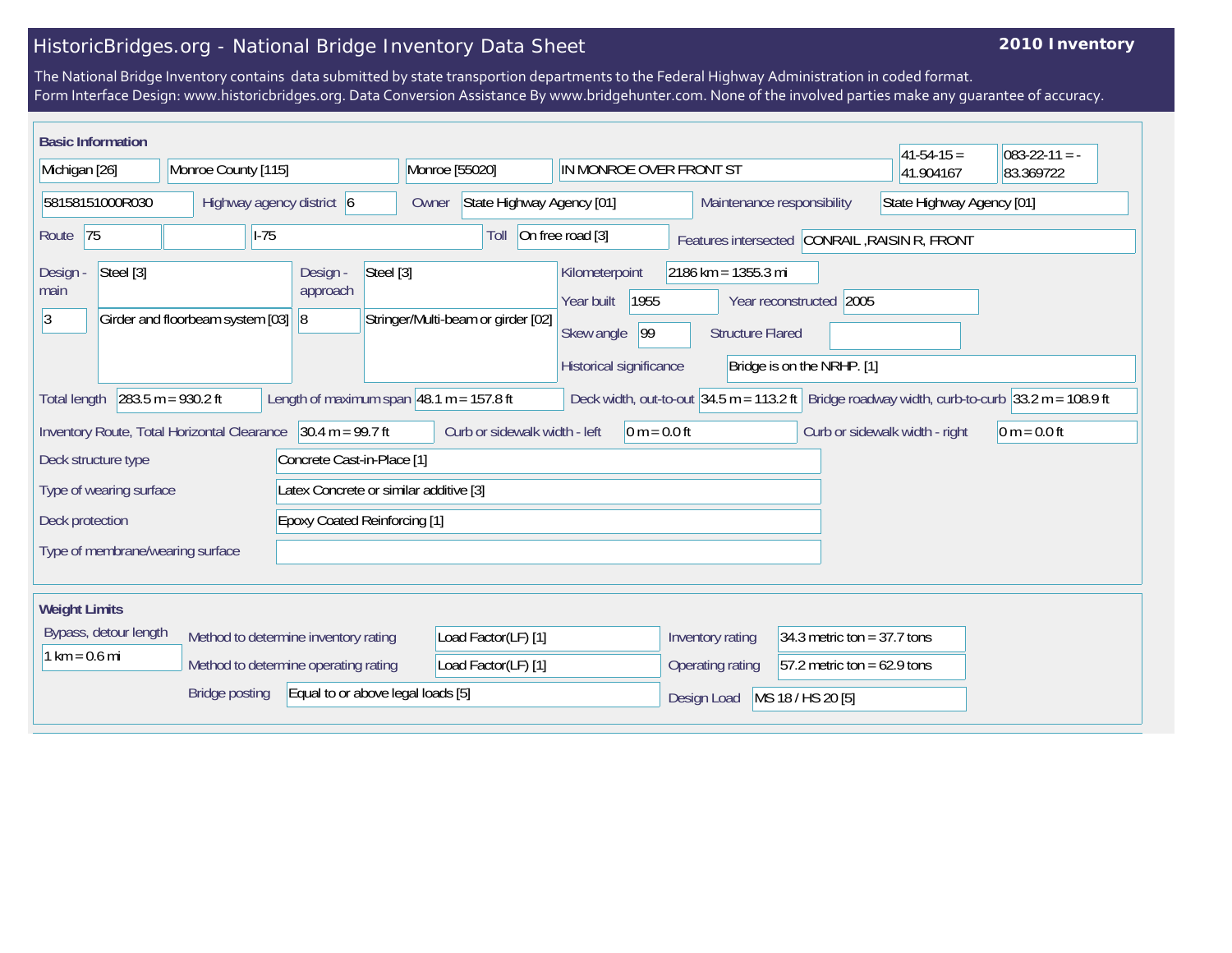| <b>Functional Details</b>                                                                                                                                                      |                                                                                     |  |  |  |  |  |  |  |  |
|--------------------------------------------------------------------------------------------------------------------------------------------------------------------------------|-------------------------------------------------------------------------------------|--|--|--|--|--|--|--|--|
| 63962<br>Average daily truck traffi 35<br>Average Daily Traffic                                                                                                                | Year 2007<br>2023<br>Future average daily traffic<br>86000<br>%<br>Year             |  |  |  |  |  |  |  |  |
| Road classification<br>Principal Arterial - Interstate (Urban) [11]                                                                                                            | Approach roadway width<br>Lanes on structure $\vert 6 \vert$<br>$34.1 m = 111.9 ft$ |  |  |  |  |  |  |  |  |
| Type of service on bridge Highway [1]<br>Bridge median Closed median with non-mountable bar<br>Direction of traffic 2 - way traffic [2]                                        |                                                                                     |  |  |  |  |  |  |  |  |
| Parallel structure designation<br>No parallel structure exists. [N]                                                                                                            |                                                                                     |  |  |  |  |  |  |  |  |
| Highway-waterway-railroad [ Lanes under structure<br>Navigation control on waterway (bridge permit required). [1]<br>Type of service under bridge<br> 2 <br>Navigation control |                                                                                     |  |  |  |  |  |  |  |  |
| $7.7 m = 25.3 ft$<br>Navigation vertical clearanc                                                                                                                              | Navigation horizontal clearance $ 43.9 \text{ m} = 144.0 \text{ ft}$                |  |  |  |  |  |  |  |  |
| Minimum navigation vertical clearance, vertical lift bridge                                                                                                                    | Minimum vertical clearance over bridge roadway<br>$99.99 m = 328.1 ft$              |  |  |  |  |  |  |  |  |
| Minimum lateral underclearance reference feature Highway beneath structure [H]                                                                                                 |                                                                                     |  |  |  |  |  |  |  |  |
| Minimum lateral underclearance on right $3.4$ m = 11.2 ft<br>Minimum lateral underclearance on left $0 = N/A$                                                                  |                                                                                     |  |  |  |  |  |  |  |  |
| Minimum vertical underclearance reference feature Highway beneath structure [H]<br>Minimum Vertical Underclearance $ 7.34 \text{ m} = 24.1 \text{ ft}$                         |                                                                                     |  |  |  |  |  |  |  |  |
| Appraisal ratings - underclearances Better than present minimum criteria [7]                                                                                                   |                                                                                     |  |  |  |  |  |  |  |  |
|                                                                                                                                                                                |                                                                                     |  |  |  |  |  |  |  |  |
| <b>Repair and Replacement Plans</b>                                                                                                                                            |                                                                                     |  |  |  |  |  |  |  |  |
| Type of work to be performed                                                                                                                                                   | Work done by                                                                        |  |  |  |  |  |  |  |  |
|                                                                                                                                                                                | Bridge improvement cost<br>Roadway improvement cost                                 |  |  |  |  |  |  |  |  |
|                                                                                                                                                                                | Length of structure improvement<br>Total project cost                               |  |  |  |  |  |  |  |  |
|                                                                                                                                                                                | Year of improvement cost estimate                                                   |  |  |  |  |  |  |  |  |
|                                                                                                                                                                                | Border bridge - state<br>Border bridge - percent responsibility of other state      |  |  |  |  |  |  |  |  |
|                                                                                                                                                                                | Border bridge - structure number                                                    |  |  |  |  |  |  |  |  |